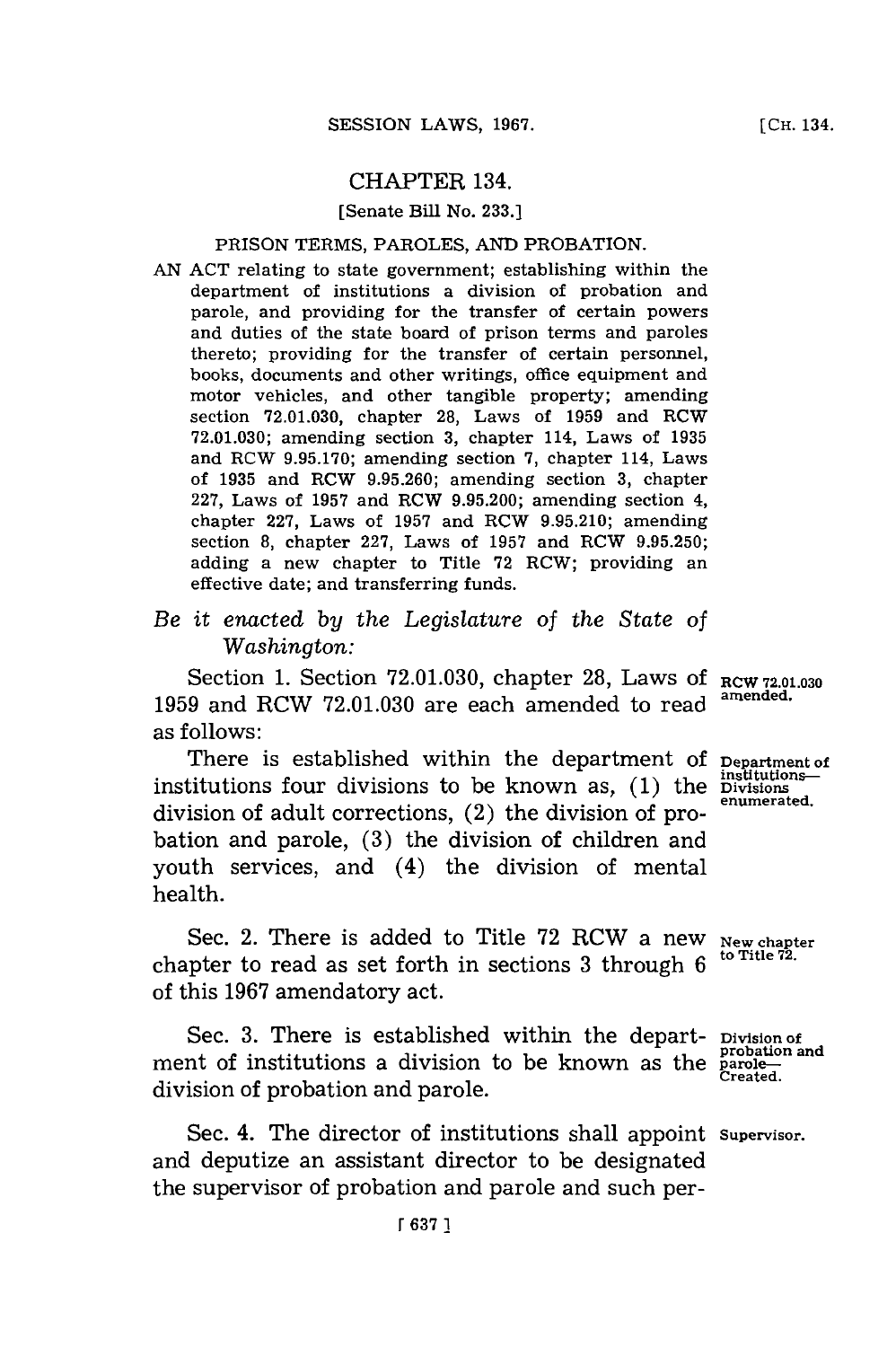**CH.** 134.]

Division of son shall have had five years successful administra**parole.** tive experience in the probation and parole field, at

**Supervisor,** Sec. **5.** The chief parole and probation officer under the board of prison terms and paroles shall, upon the effective date of this **1967** amendatory act, become the supervisor of probation and parole.

SESSION LAWS, 1967.

the budget, policy and administrative level.

**Powers and** Sec. **6.** The supervisor of probation and parole, **duties.** through the division of probation and parole, and with the approval of the director of institutions. shall exercise all powers and perform all duties prescribed **by** law with respect to the administration of the probation and parole program **by** the department.

**Transfer of poweirs to new division.**

Sec. **7.** The powers and duties of the state board of prison terms and paroles, relating to **(1)** the supervision of parolees of any of the state penal institutions, (2) the supervision of persons placed on probation **by** the courts, and **(3)** duties with respect to persons conditionally pardoned **by** the governor, are transferred to the director of institutions who shall hereafter exercise such powers and perform such duties through the division of probation and parole of the department of institutions.

This section shall not be construed as affecting any of the remaining powers and duties of the board of prison terms and paroles including, but not limited to, the following:

**(1)** The fixing of minimum terms of confinement of convicted persons, or the reconsideration of its determination of minimum terms of confinement;

(2) Determining when and under what conditions a convicted person may be released from custody on parole, and the revocation or suspension of parole or the modification or revision of the conditions of the parole, of any convicted person.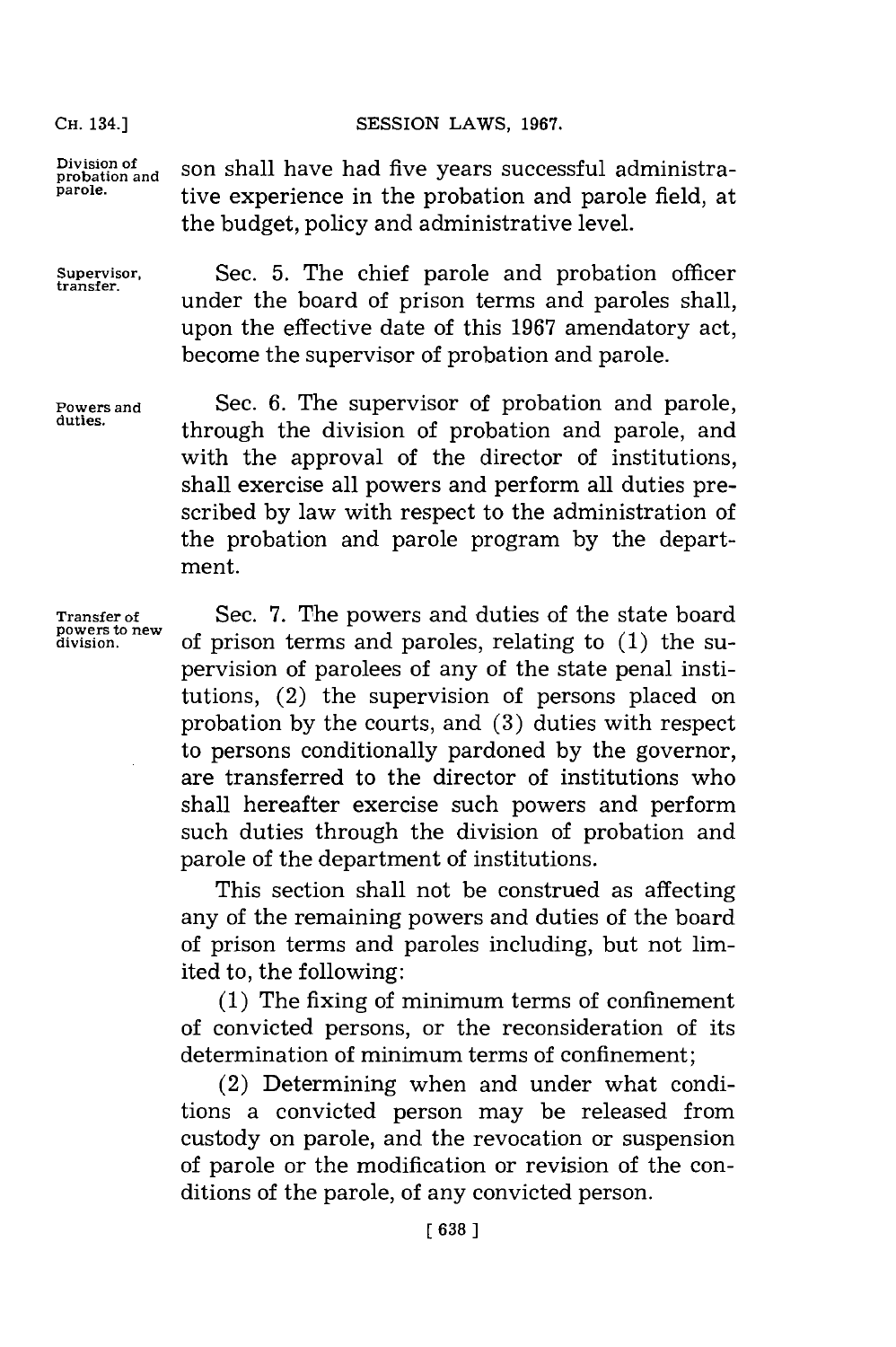Sec. 8. All employees of the board of prison Transfer of terms and paroles who are employed in connection **certain em- ployees to new division.** with the exercise of the powers and performance of the duties herein transferred to the director of institutions shall, upon the effective date of this **1967** amendatory act, be transferred to the department of institutions.

**All** such employees on permanent status shall be certified as employees of the department of institutions on permanent status and all such employees on probationary status shall be certified as employees of the department of institutions on probationary status. **All** such employees transferred herein shall continue to be governed in accordance with chapter 41.06, the state civil service law.

The board of prison terms and paroles shall retain in its employ and under its jurisdiction those employees necessary to the performance of its remaining powers and duties and any doubts in this respect shall be resolved **by** the state personnel board. The board of prison terms and paroles may hire additional employees on a temporary basis or may borrow such employees from other state departments or enter into agreements with other state departments for the pro rata remuneration of employees of other departments whose services are temporarily required **by** the board.

Sec. **9.** The director of institutions through the **Plans and** supervisor of the division of probation and parole of the department of institutions shall cause to be prepared plans and recommendations for the conditions of supervision under which each inmate of any state penal institutions who is eligible for parole may be released from custody. Such plans and recommendations shall be submitted to the board of prison terms and paroles which may, at its discretion, approve, reject, or revise or amend such plans and recommendations for the conditions of supervision of re-

**recommenda-tions-Super-vision of paroled prisoners.**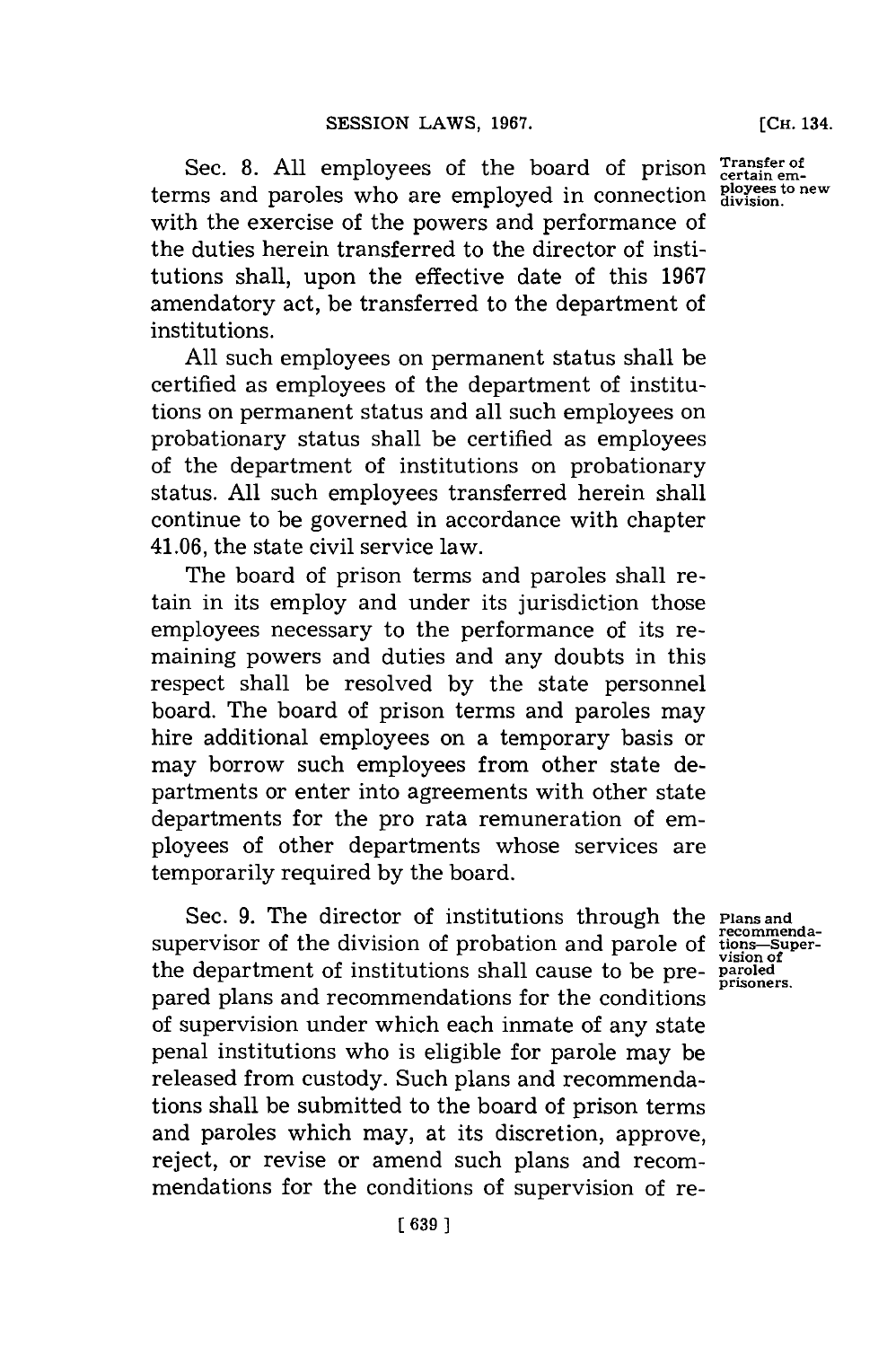**CH. 34.]SESSION LAWS, 1967.**

lease of inmates on parole, and, in addition, the board may stipulate any special conditions of supervision to be carried out **by** a probation and parole officer.

**Prisoners-** Sec. 10. Each inmate hereafter released on parole supervision. shall be subject to the supervision of the division of probation and parole of the department of institutions, and the probation and parole officers of the division shall be charged with the preparation of progress reports of parolees and to give guidance and supervision to such parolees within the conditions of a parolee's release from custody. Copies of all progress reports prepared **by** the probation and parole officers shall be supplied to the board of prison terms and paroles for their files and records.

**Violation of warrant-**

**Prisoners-** Sec. 11. Whenever a parolee breaches a condition **paro e odi-** or conditions under which he was granted parole, or  $\frac{u_0 - A}{u_0}$  violates any law of the state or rules and regulations of the board of prison terms and paroles, any probation and parole officer may arrest such parolee without a warrant, pending a determination **by** the board. The facts and circumstances of such conduct of the parolee shall be reported **by** the probation and parole officer, with recommendations, to the board of prison terms and paroles, who may order the revocation or suspension of parole, revise or modify the conditions of parole or take such other action as may be deemed appropriate in accordance with RCW **9.95.120.**

> The probation and parole officers shall have like authority and power regarding the arrest and detention of a probationer who has breached a condition or conditions under which he was granted probation **by** the superior court, or violates any law of the state, pending a determination **by** the superior court.

> In the event a probation and parole officer shall arrest a parolee or probationer in accordance with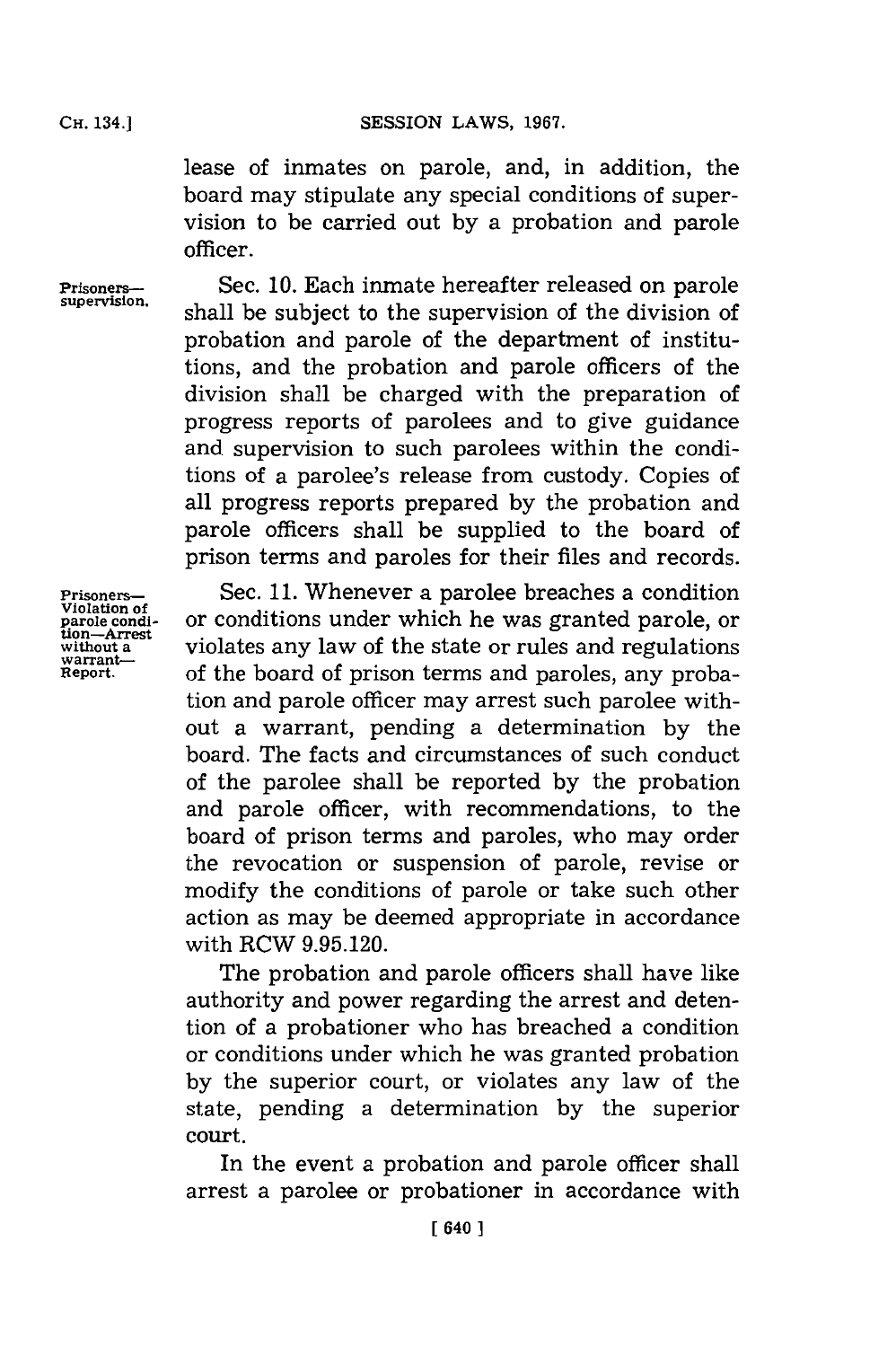the provisions of this section, such parolee or probationer shall be confined and detained in the county jail of the county in which the parolee or probationer was taken into custody, and the sheriff of such county shall receive and keep in the county jail, where room is available, all prisoners delivered thereto **by** the probation and parole officer, until discharged according to law.

Sec. 12. Upon the effective date of this 1967 Delivery of **papers etc to** amendatory act, the board of prison terms and pa- **new division.** roles shall deliver to the director of institutions all books, documents, records, papers and other writings which have been made, and all cabinets, files, furniture, office equipment, motor vehicles, and other tangible property used or held in the exercise of the powers and performance of the duties which, **by** this **1967** amendatory act, are transferred to the director of institutions. If, however, such books, documents, records, papers and other writings are essential as determined **by** the board of prison terms and paroles to the performance of duties retained **by** the board, it may deliver copies of such books, documents, records, papers and other writings to the director of institutions.

The board of prison terms and paroles shall retain all books, documents, records, papers and other writings, and all cabinets, files, furniture, office equipment, motor vehicles, and other tangible property used or held in the exercise of the powers and performance of the duties which are not, **by** this **1967** amendatory act, transferred to the director of institutions.

Sec. **13.** Section **3,** chapter 114, Laws of **1935** and **RCW 9.95.170** RCW 9.95.170 are each amended to read as follows:

To assist it in fixing the duration of a convicted person's term of confinement, and in fixing the condition for release from custody on parole, it shall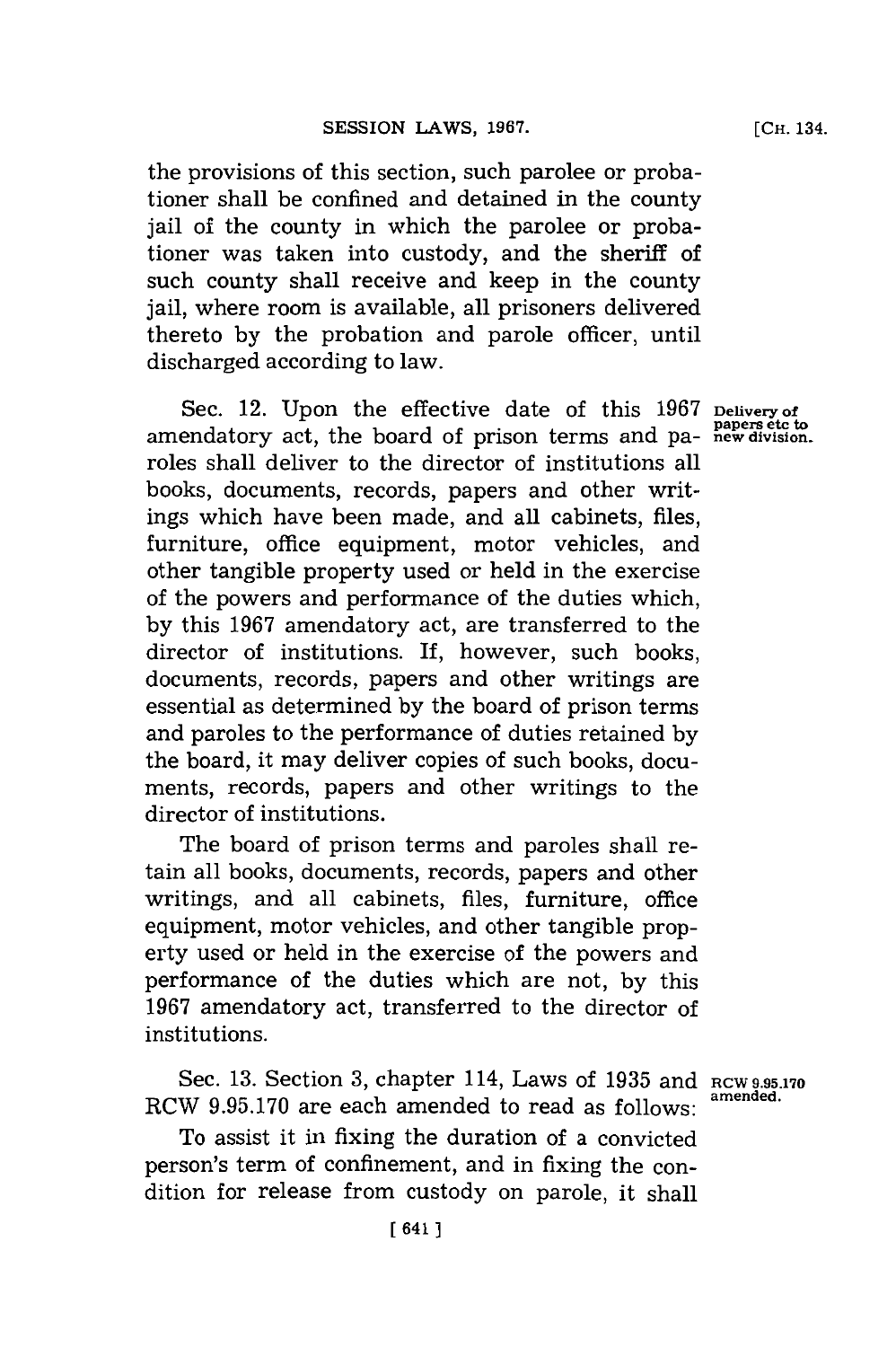#### **CH. 34.]SESSION** LAWS, **1967.**

**CH.** 134.]

**Paroled prisoners.**

**Board to inform itself as to each con- vict-Div'isin to make available records.**

not only be the duty of the board of prison terms and paroles to thoroughly inform itself as to the facts of such convicted person's crime but also to inform itself as thoroughly as possible as to such convict as a personality. The department of institutions and the institutions under its control shall make available to the board of prison terms and paroles on request its case investigations, any file or other record, in order to assist the board in developing information for carrying out the purpose of this section.

**and division**

RCW **9.95.260** Sec. 14. Section **7,** chapter 114, Laws of **1935** and **amended.** RCW **9.95.260** are each amended to read as follows: **Duties of board** It shall be the duty of the board of prison terms and division<br>with respect to and paroles, when requested by the governor, to<br>application for<br>parole. **parole** pass on the representations made in support of appass on the representations made in support of applications for pardons for convicted persons and to make recommendations thereon to the governor.

> It will be the duty of the director of institutions through the division of probation and parole to exercise supervision over such convicted persons as have been conditionally pardoned **by** the governor, to the end that such persons shall faithfully comply with the conditions of such pardons. The board of prison terms and paroles shall also pass on any representations made in support of applications for restoration of civil rights of convicted persons, and make recommendations to the governor. The department of institutions and the division of probation and parole and the officers and employees thereof shall prepare materials and make investigations requested **by** the board of prison terms and paroles in order to assist the board in passing on the representations made in support of applications for pardon or for the restoration of civil rights.

RCW **.95.200** Sec. **15.** Section **3,** chapter **227,** Laws of **1957** and **amended.** RCW **9.95.200** are each amended to read as follows: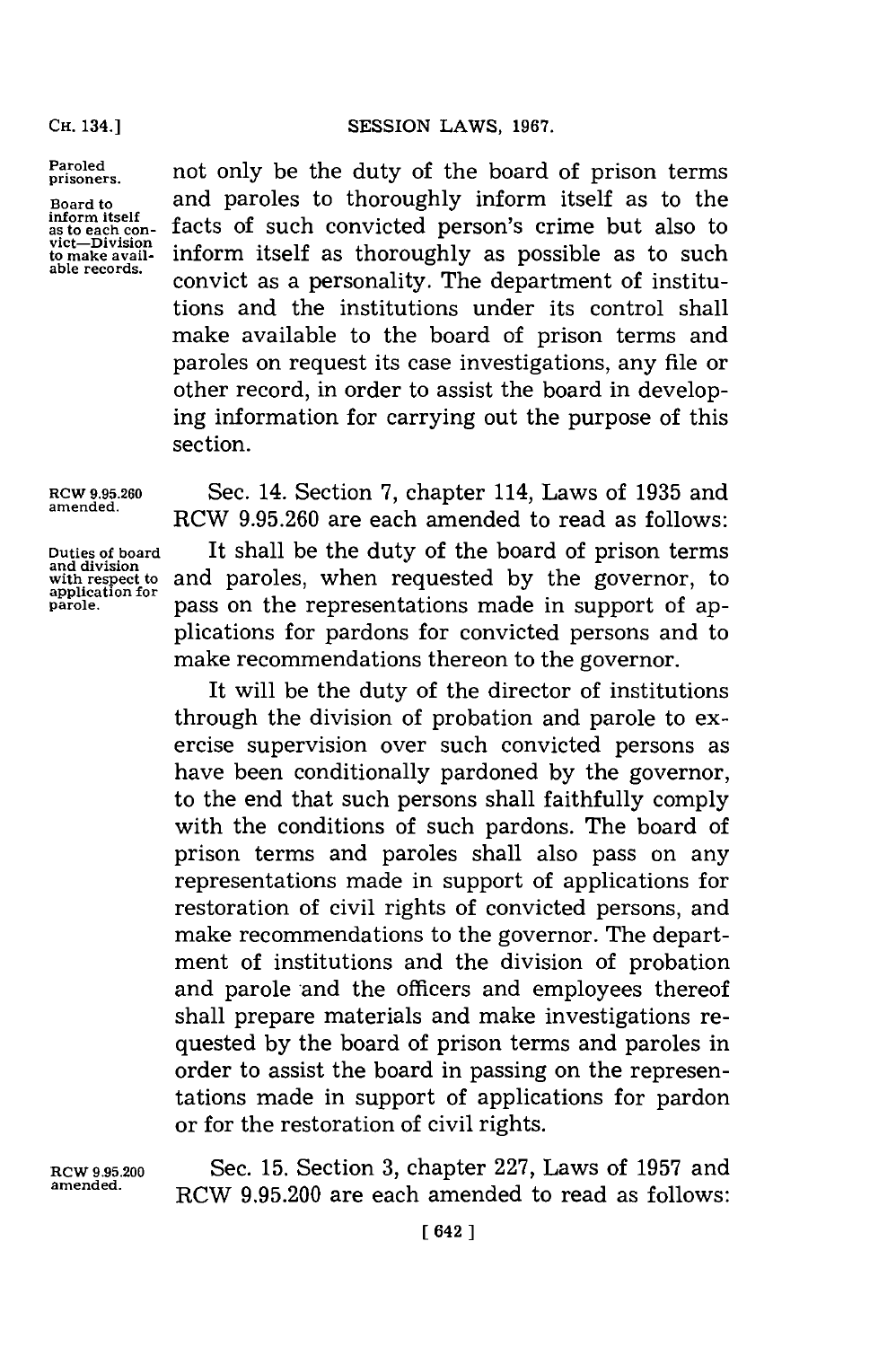After conviction by plea or verdict of guilty of **Probation by** court-investi any crime, the court upon application or its own **gation by division.** motion, may summarily grant or deny probation, or at a subsequent time fixed may hear and determine, in the presence of the defendant, the matter of probation of the defendant, and the conditions of such probation, if granted. The court may, in its discretion, prior to the hearing on the granting of probation, refer the matter to the director of institutions or such officers as the director may designate for investigation and report to the court at a specified time, upon the circumstances surrounding the crime and concerning the defendant, his prior record, and his family surroundings and environment.

Sec. **16.** Section 4, chapter **227,** Laws of **1957** and RcW **9.95.210** RCW 9.95.210 are each amended to read as follows:

The court in granting probation, may suspend **Probation and** the imposing or the execution of the sentence and **imposed upon** may direct that such suspension may continue for **probation.** such period of time, not exceeding the maximum term of sentence, except as hereinafter set forth and upon such terms and conditions as it shall determine.

The court in the order granting probation and as a condition thereof, may in its discretion imprison the defendant in the county jail for a period not exceeding one year or may fine the defendant any sum not exceeding one thousand dollars plus the costs of the action, and may in connection with such probation impose both imprisonment in the county jail and fine and court costs. The court may also require the defendant to make such monetary payments, on such terms as it deems appropriate under the circumstances, as are necessary **(1)** to **comply** with any order of the court for the payment of family support, (2) to make restitution to any person or persons who may have suffered loss or damage **by** reason of the commission of the crime in

parole—Condi-<br>tions may be